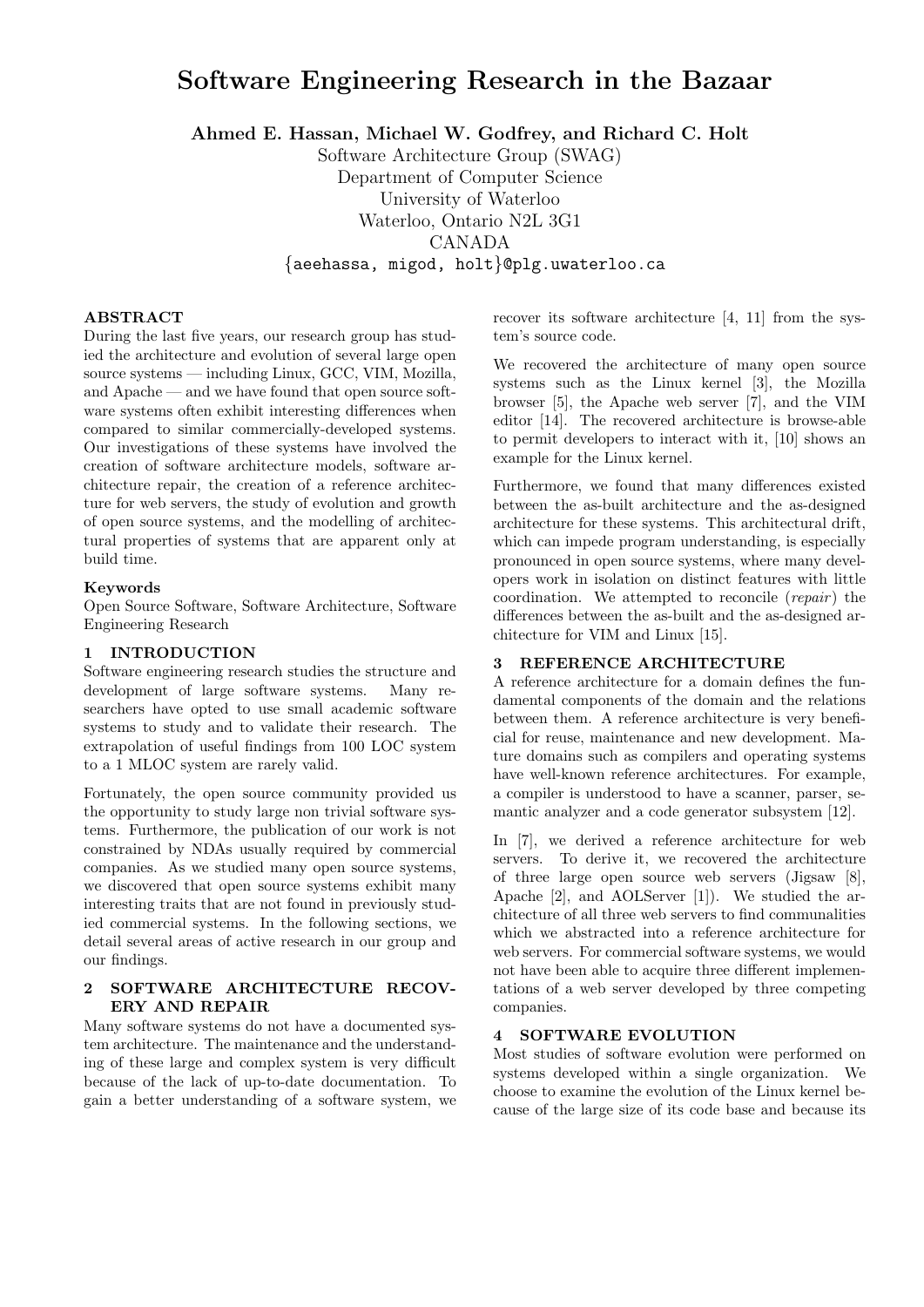development is not as tightly managed like commercial software systems.

Expecting to find the growth rate of the kernel to slow down as its size and complexity increased. we were surprised to find out that the kernel is growing at a super linear rate [6]. Further investigations showed that architecture of the kernel and its open source development model were the main factors that explained its growth rate. Currently, we are investigating the evolution of the GCC compiler.

## 5 BUILD-TIME VIEW

During our study of open source systems, we found that they exhibit interesting and complex build-time properties that aren't explicitly addressed by traditional architecture views [9, 13].

Open source systems are, in general, designed to be as portable as possible. Rather than create a separate source distribution for each platform, the commonalities are abstracted into a single distribution and configuration tools are used to aid in building the system. A build-time view records this complex build structure [16].

# 6 CONCLUSION

Open source systems provide a great opportunity for researchers to study real life large software systems. We recovered and repaired the architecture of many open source systems such as Linux and VIM. We used these systems to derive a reference architecture for the web server domain. In addition, we examined the evolution of the Linux kernel and were surprised of its fast growth rate. Furthermore, we proposed a new architecture view to address the complex build structure of these systems. We continue our investigations of open source systems and encourage others to join us.

# ACKNOWLEDGEMENTS

The authors gratefully acknowledge the significant contributions of many graduate students at the University of Waterloo, particularly current and former members of the SWAG research group. We are also grateful to members of the open source community who have given freely of their time in helping us to understand their systems.

## REFERENCES

- [1] America Online's Open-Source Web Server Home Page. Available online at <http://www.aolserver.com/>
- [2] The Apache HTTP Server Project Home Page. Available online at <http://httpd.apache.org/>
- [3] I. T. Bowman, R. C. Holt, and N. V. Brewster. Linux as a Case Study: Its Extracted Software Architecture. In IEEE 21st International Conference

on Software Engineering, Los Angeles, USA, May 1999.

- [4] D. Garlan and M. Shaw. An Introduction to Software Architecture. In V. Ambriola and G. Tortora, editors, Advances in Software Engineering and Knowledge Engineering, pages 1–39, Singapore, 1993. World Scientific Publishing Company.
- [5] M. W. Godfrey and E. H. S. Lee. Secrets from the Monster: Extracting Mozilla's Software Architecture. In Proceedings of the Second International Symposium on Constructing Software Engineering Tools, pages 15–23, Limerick, Ireland, June 2000.
- [6] M. W. Godfrey and Q. Tu. Evolution in Open Source Software: A Case Study. In Proceedings of the 2000 International. Conference on Software Maintenance, San Jose, California, Oct. 2000.
- [7] A. E. Hassan and R. C. Holt. A Reference Architecture for Web Servers. In 7th Working Conference on Reverse Engineering, Brisbane, Queensland, Australia, Nov. 2000.
- [8] Jigsaw The W3C's Server Home Page. Available online at <http://www.w3.org/Jigsaw/>
- [9] P. B. Kruchten. The 4+1 View Model of Architecture. IEEE Software, 12(6):42–50, Nov. 1995.
- [10] The Software Bookshelf of the Linux Kernel. Available online at <http://swag.uwaterloo.ca/pbs/examples/linux/>
- [11] D. E. Perry and A. L. Wolf. Foundations for the Study of Software Architecture. ACM SIG-SOFT Software Engineering Notes, 17(4):40–52, Oct. 1992.
- [12] M. Shaw and D. Garlan. Software Architecture: Perspectives on an Emerging Discipline. Prentice-Hall, Inc., Upper Saddle River, NJ., USA, 1996.
- [13] D. Soni, R. L. Nord, and C. Hofmeister. Software Architecture in Industrial Applications. In IEEE 17th International Conference on Software Engineering, 1995.
- [14] J. B. Tran. Software Architecture Repair as a Form of Preventive Maintenance. Master's thesis, University of Waterloo, 1999. Available online at <http://plg.uwaterloo.ca/~j3tran/papers/thesis.ht
- [15] J. B. Tran, M. W. Godfrey, E. H. S. Lee, and R. C. Holt. Architectural Repair of Open Source Software. In Proceedings of International Workshop on Program Comprehension, Limerick, Ireland, June 2000.